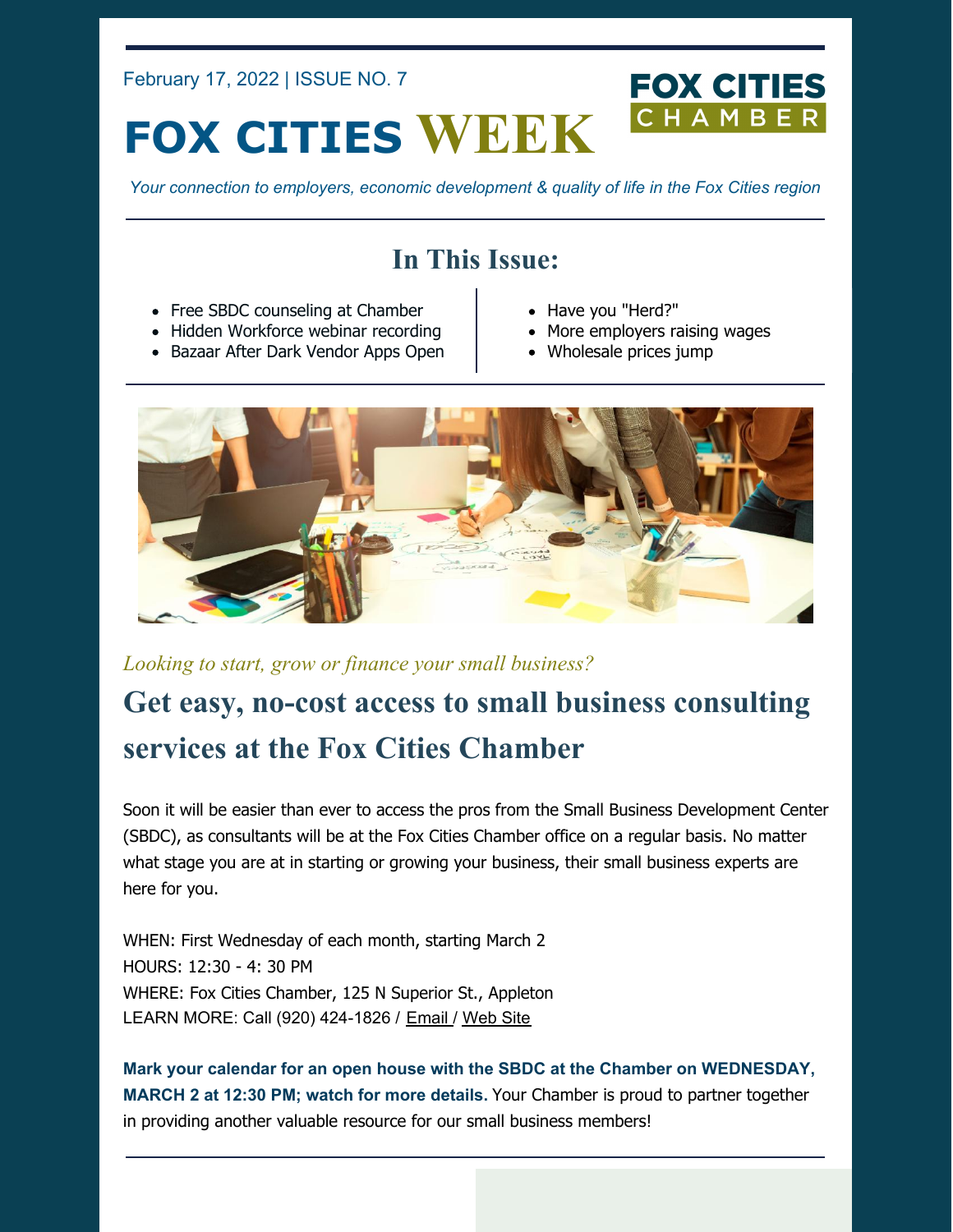#### **FOX CITIES**



# **Chamber releases 2021 Report to Community**

We are excited to announce that we have released our 2021 Report to the Community. Here at the Chamber we are so proud of what we accomplished last year, thrilled about the opportunities ahead of us, and grateful for the support of our members and the community!



#### Contact our industry experts today! www.fvtc.edu/EmployerResources

# **Upcoming<br>Events!**

#### Pulse - [Wisconsin](https://business.foxcitieschamber.com/events/details/pulse-wisconsin-herd-night-17447) Herd Night

February 23, 2022 5:15 pm Panel Discussion 7:00 pm Game Oshkosh Arena [\\$](https://business.foxcitieschamber.com/events/details/ribbon-cutting-boot-barn-17460)25 for Pulse members, \$35 non-members.

#### **[Business](https://business.foxcitieschamber.com/events/details/ribbon-cutting-boot-barn-17460) After Hours at Boot Barn**

March 4, 2022 12-1 PM 629 Westhill Blvd., Appleton

#### Future Fox Cities [Career](https://foxcitieschamber.com/talent/future-fox-cities-fox-cities-chamber/) Expo

March 8 & 9, 2022 Fox Cities Exhibition Center Be a [volunteer](https://form.jotform.com/212994739819172)

#### Business After Hours at Best Western Premier [Bridgewood](https://business.foxcitieschamber.com/events/details/2022-business-after-hours-march-17448) Resort Hotel

March 10, 2022 5-7 PM 1000 Cameron Way, Neenah

#### [Excellence](https://foxcitieschamber.com/talent/excellence-in-education-awards-fox-cities-chamber/) in Education Shining Star Awards April 5, 2022 5 PM Red Lion Hotel Paper Valley [Nominate](https://form.jotform.com/213205214034135) an educator!

See all [upcoming](https://business.foxcitieschamber.com/events/catgid/6) Chamber Events>>

# **ICYMI: Recording of Hidden Workforce webinar available**

Joseph Fuller, Professor of Management Practice at the Harvard Business School, gave an engaging webinar presentation yesterday on "Hidden Workers and the Post-Covid

#### **Have you "Herd?"**

Fox Cities Pulse and Oshkosh Propel YPs are partnering together on Wednesday, Feb. 23, for a night of fun and learning. Before a Wisconsin Herd game, learn about what the Milwaukee Bucks did on "Changing Hiring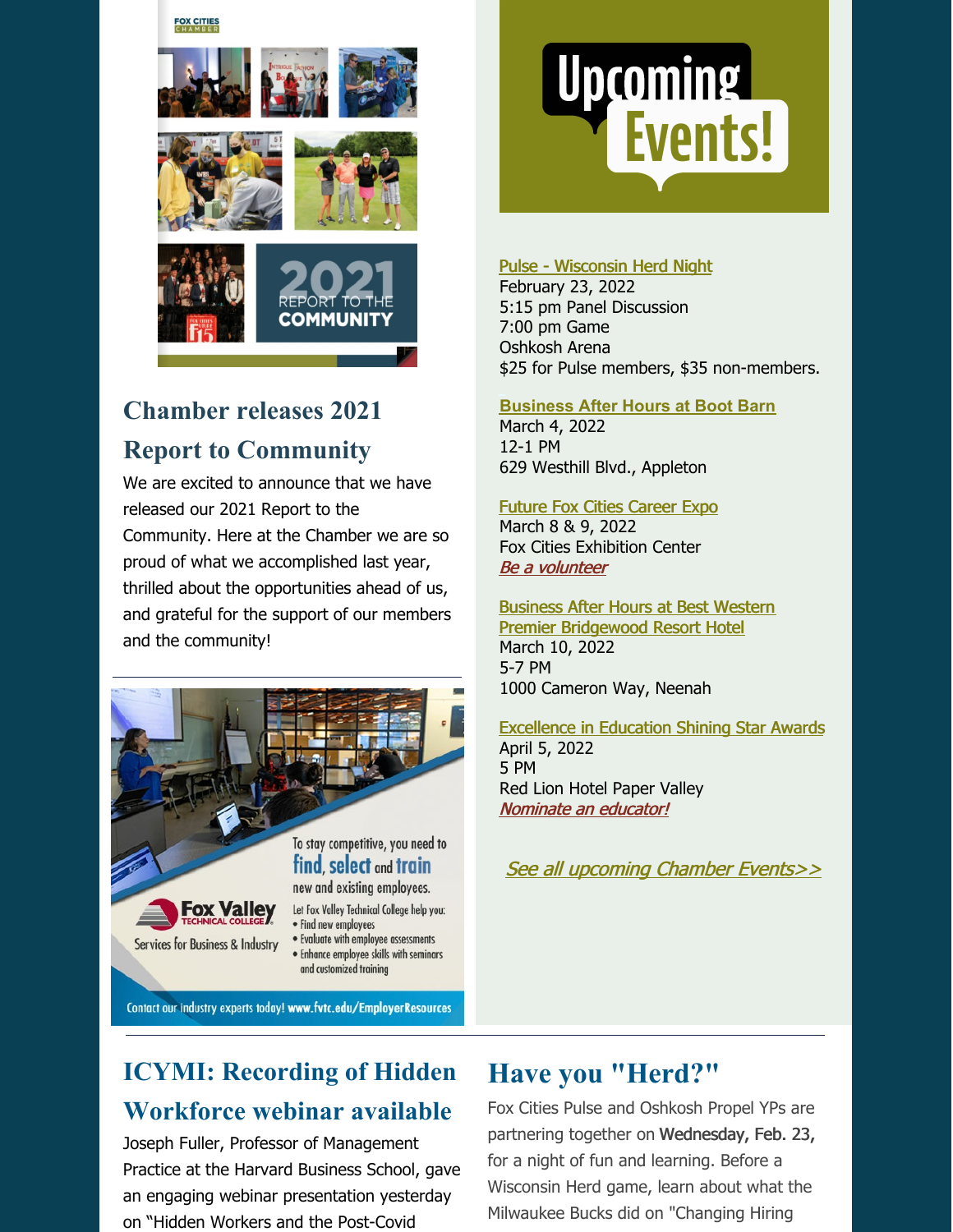Workforce."

No worries if you missed it; we've uploaded a recording of the presentation for Chamber members to watch! [View](https://youtu.be/kQf9SihtCe4) here >>

Culture and building the Deer District Arena" with a panel discussion featuring executives from both the Bucks and Herd organizations. Then cheer on the Herd in an exciting game! Starts at 5:15 PM. Learn more / [Register](https://business.foxcitieschamber.com/events/details/pulse-wisconsin-herd-night-17447).

# **Vendor applications now open for Bazaar After Dark 2022**

Prospective vendors can now apply for the New London night market event, which is slated for June 3, 2022. We're excited to be bringing Bazaar After Dark back in 2022 to New [London.](https://form.jotform.com/212796751239162) Apply here.



**What we're reading**

#### **More employers raising wages, WMC survey reveals**

More business leaders in the state are planning to raise wages this year, according to the latest employer survey from Wisconsin Manufacturers and Commerce. Thirty-four percent of surveyed businesses said they will be raising wages by more than 4 percent in 2022, marking an increase from the previous WMC survey conducted about six months ago. At that time, about one-fourth of respondents said they'd be raising wages in hopes of attracting talent. At this point last year, just 9 percent had planned to boost wages. **Read [more>>](https://www.wisbusiness.com/2022/more-business-leaders-raising-wages-wmc-survey-reveals/)** 

#### **Wholesale prices jump 9.7% in January, further evidence of red-hot inflation**

The Labor Department said Tuesday that its producer price index, which measures inflation at the wholesale level before it reaches consumers, surged 9.7% in January from the yearago period, slightly below the 12-year high of 9.8% notched in November and December. But in an unexpected turn, prices rose 1% in January on a monthly basis – well above the revised gain of 0.4% in December. Read [more>>](https://www.foxbusiness.com/economy/producer-prices-inflation-january-2022)

# **Member Movers and Shakers**

- Red [Shoes](https://u7061146.ct.sendgrid.net/ls/click?upn=TeZUXWpUv-2B6TCY38pVLo9qf6JBaiXyLlijS2ckDo-2FVlWpxFwB4oYDlp3pmZM1xUmbAv1_surlT6tjxMO4sUs3XBofmFHW1MdZOIq3Rl9N-2BFvMZoKJQIi-2FJOPCRAOtQ8s5qVRwsabB4sOJlbyysrV-2FxDVWIO7-2FjxmDEDtzs8qRmEwOFqWMv-2BMYPSKv1yiDcidjQPxf4AjZAl2DaWCCENf-2BUGC7QptmQd7EIuCGW5Mll-2B1HNyOhs7YDnCX64YV5zxMtXGPhW5-2BcXPsbakxBL3Vkz-2B34Rg1-2F-2BxQtyQcXOZDlb3eK-2BKMQz9NelohSj8fXB3JanvO8Dz3dNrgemuwLkdFUbcURODzwkEDzWE4x3U-2Fm2BtI0R2DQ5kxT5Qv-2B5W1oTpTGr0hJz2efBpN8kAkq651fuz6G8cT89SZUNn8-2B-2FpivCpt0BU-3D) Inc. has promoted Tracy [Doering](https://foxcitieschamber.com/news/2022/02/15/member-news/red-shoes-inc.-announces-promotions-of-tracy-doering-meagan-hardwick-and-maria-nelson/) to the role of assistant account executive, Meagan [Hardwick](https://foxcitieschamber.com/news/2022/02/15/member-news/red-shoes-inc.-announces-promotions-of-tracy-doering-meagan-hardwick-and-maria-nelson/) to the role of agency director and Maria [Nelson](https://foxcitieschamber.com/news/2022/02/15/member-news/red-shoes-inc.-announces-promotions-of-tracy-doering-meagan-hardwick-and-maria-nelson/) to the role of vice president.
- **[Brenton](https://foxcitieschamber.com/news/2022/02/15/member-news/legacy-private-trust-company-s-teeling-recognized-by-the-aba/) D. Teeling**, Vice President of Client Services and Administration at Legacy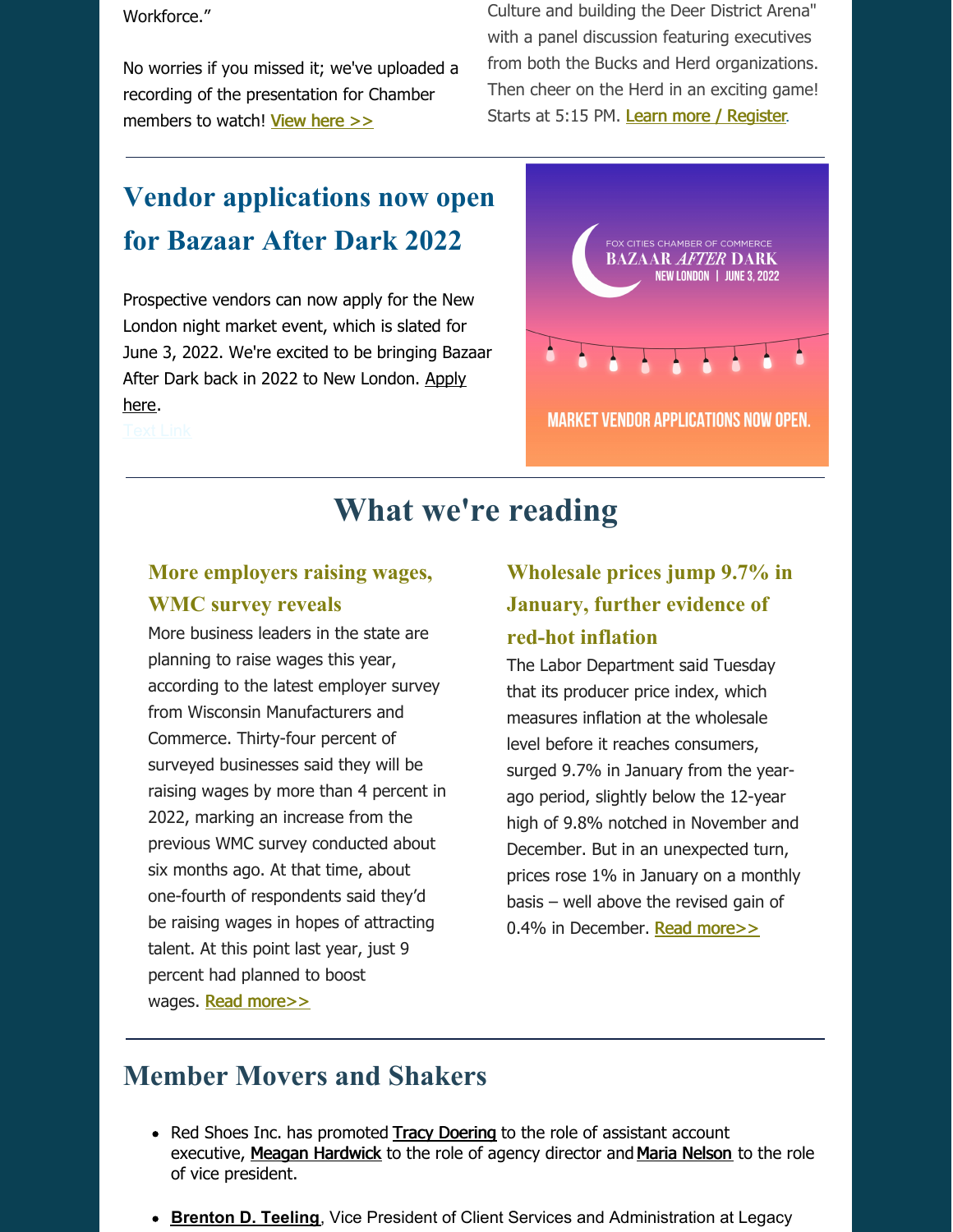Private Trust Company, has received the Under 40 in Wealth Management Award from the American Bankers Association (ABA).

**Alyssa [Thomas](https://foxcitieschamber.com/news/2022/02/17/member-news/orthopedics-sports-medicine-baycare-clinic-expands-to-pulaski/)**, a physician assistant with Orthopedics & Sports Medicine BayCare Clinic, has begun seeing patients at Aurora Health Center in Pulaski.

# **Chamber Member & Community News**

#### **More YOU in NEW campaign Launches**

The New North has launched the [More](https://r20.rs6.net/tn.jsp?f=001sc-EjWJwfTGQcXQZ6Ph01WA1h76dZ8_3ZnE4KHwuJmcrbFDarelxEUS_AFOFcacOyp8_vN642dAcyeNjrUIFKmmJmvSWi8KYWPYg-Cazlcnl1EqbnSlDkrFNQmzIO1NdY7ITLTU1efkp2rPphDc84huGj442liguPUO-IrCA2w1ngPyXTNlrRDeTHbC8Ov-qEHScR4QWgEQo9FjrNkX9jA==&c=T7Ej4oiLmCs3I717TGZb9Mp_RttS6acAhs8xFIUgpObKPl7N7xJbow==&ch=Nj1ydcoBw1YJ5cT1UlpUDxU-YIsvqLs_7xKUqJlRAevdLaeca6tsXQ==) YOU in NEW talent attraction campaign, featuring video testimonials and graphics.

The focus is on Northeast Wisconsin, where there is "more of what you are looking for to live your best life. Don't just take our word for it; watch stories of real people sharing why they love our region in the More YOU in NEW video series."

Over the next six months, they will feature stories highlighting how people just like YOU are finding their MORE in Northeast [Wisconsin.](https://www.thenewnorth.com/living-in-the-new-north/more-you-in-new/) Learn more >>

#### **Calumet County ... Supper Club Capital of the Midwest!**

Discover [Wisconsin](https://r20.rs6.net/tn.jsp?f=001sc-EjWJwfTGQcXQZ6Ph01WA1h76dZ8_3ZnE4KHwuJmcrbFDarelxEUS_AFOFcacOC9tiWta3rauOCLtte_9P_xdxR7iWqG0tHsto_YJ224aq4vhgQ-vRnJa7aoD2QJRqWo9CYBb7joLh_AhcWyp5xQ==&c=T7Ej4oiLmCs3I717TGZb9Mp_RttS6acAhs8xFIUgpObKPl7N7xJbow==&ch=Nj1ydcoBw1YJ5cT1UlpUDxU-YIsvqLs_7xKUqJlRAevdLaeca6tsXQ==) has produced a [5-minute](https://r20.rs6.net/tn.jsp?f=001sc-EjWJwfTGQcXQZ6Ph01WA1h76dZ8_3ZnE4KHwuJmcrbFDarelxEUS_AFOFcacOUHRsqz7VSq3meyhH1KvlulG_cm4nT7h2PNj570_Vje3D9ZsUUn7KhDnsxioxu309f-Idr2yhXRnXNVMs5rsq-0OOJA2o5UVaxAbxHJQBSEQaB_fsN-F3o0DfM7NpxlfgTLSDG3a69XQ=&c=T7Ej4oiLmCs3I717TGZb9Mp_RttS6acAhs8xFIUgpObKPl7N7xJbow==&ch=Nj1ydcoBw1YJ5cT1UlpUDxU-YIsvqLs_7xKUqJlRAevdLaeca6tsXQ==) video sharing some of the best supper club gems in Calumet County and the Midwest including Schwarz's, Roepke's, and the Granary. Anyone who isn't hungry when the video starts is guaranteed to be hungry by the end! And the drinks…see for yourself!

Check out one of [Calumet](https://r20.rs6.net/tn.jsp?f=001sc-EjWJwfTGQcXQZ6Ph01WA1h76dZ8_3ZnE4KHwuJmcrbFDarelxEUS_AFOFcacO8qGy9BR7dkhIaMGjqEMrmVu2jZF_uqX82Caquay4oezSWaHSyRybHygA_O12mXku6FJePl73OuXEztXf-L36rSC0MEhs-QTG7WkudLow0JA=&c=T7Ej4oiLmCs3I717TGZb9Mp_RttS6acAhs8xFIUgpObKPl7N7xJbow==&ch=Nj1ydcoBw1YJ5cT1UlpUDxU-YIsvqLs_7xKUqJlRAevdLaeca6tsXQ==) County's eight supper clubs soon – it's a choice you won't regret. Watch [video>>](https://youtu.be/Ubo3fewQha8)

### **Apply now for WI Manufacturer of the Year**

The Wisconsin Manufacturer of the Year Award (MOTY) program is an annual recognition of excellence in manufacturing. Applications are currently being accepted! The deadline for manufacturers to complete the application is March 4.

To submit your application, please click [here](https://www.wimoty.com/award-info/application/) or contact Nick [Novak](mailto:nnovak@wmc.org) with any questions.

Read all [Chamber](https://foxcitieschamber.com/news/1/) member news here>>

### **Fox Cities Jobs**

- Network [Technician](http://foxcitieschamber.chambermaster.com/jobs/info/information-technology-network-technician-4890) / Community First Credit Union
- **[Maintenance](http://foxcitieschamber.chambermaster.com/jobs/info/technicians-maintenance-technician-for-outagamie-county-4895) Technician** / Outagamie County

#### **See all job [postings](http://foxcitieschamber.chambermaster.com/jobs?o=Date&d=1)**>>

**Did you know that posting your open positions on our web site is a perk of being a [Chamber](https://foxcitieschamber.com/membertoolkit) member? To learn more and post a job, click [HERE.](https://foxcitieschamber.com/membertoolkit)**

> **NEXT ISSUE:** Thursday, February 24, 2022 Contact the editor at [marketing@foxcitieschamber.com](mailto:marketing@foxcitieschamber.com).

**New reader of Chamber e-newsletters?** Stay in the loop by [subscribing](https://visitor.r20.constantcontact.com/manage/optin?v=001Md2lQvja6UBFObVEYNxvr4MtoHWefyxZujNN0kPMNHml5ycauSheM3_0ZkD2bxa2fURQ9pulLZ61WyBn1e1Vf8fho3fd6__2tb43e9oIDp8%3D).